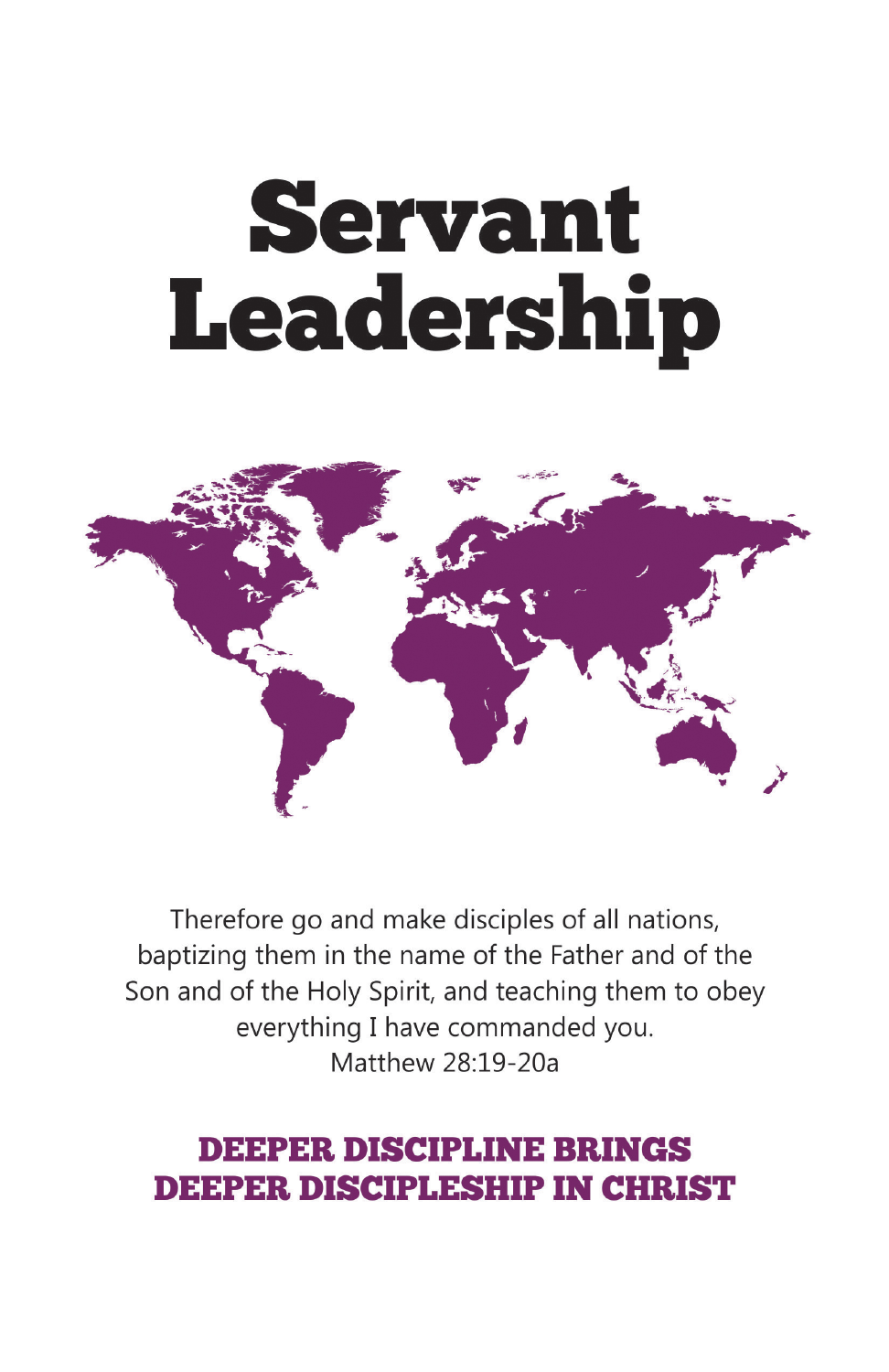#### TITLE: **SERVANT LEADERSHIP**

ISBN: 978-1-927468-01-2

#### COPYRIGHT © 2006 DR. JAMES PAUL HUMPHRIES

All rights reserved. No part of this publication may be reproduced, stored in a retrieval system or transmitted, in any form, or by any means, electronic, mechanical, photocopying, recording, or otherwise, without the prior written permission of Project L.A.M.B.S. Publications.

Author: Dr. James Paul Humphries Editor: Dominique Kozarchuk Copy-editor: Jacqueline Chartrand Cover Design / Layout: Sarah Van Pelt

Printed in Canada by: Project L.A.M.B.S. International Inc. Box 20569 Steinbach, MB Canada R5G 1R9 E-mail: projectlambs@gmail.com

Unless otherwise indicated, Scripture quotations are from the New American Standard Bible, © The Lockman Foundation 1960, 1962, 1963, 1968, 1971, 1973, 1975, 1977, 1995.

January 31, 2011 First Addition February 29, 2012 Second Addition January 1, 2015 Third Addition

**Project Discipleship Discipleship School in a Box**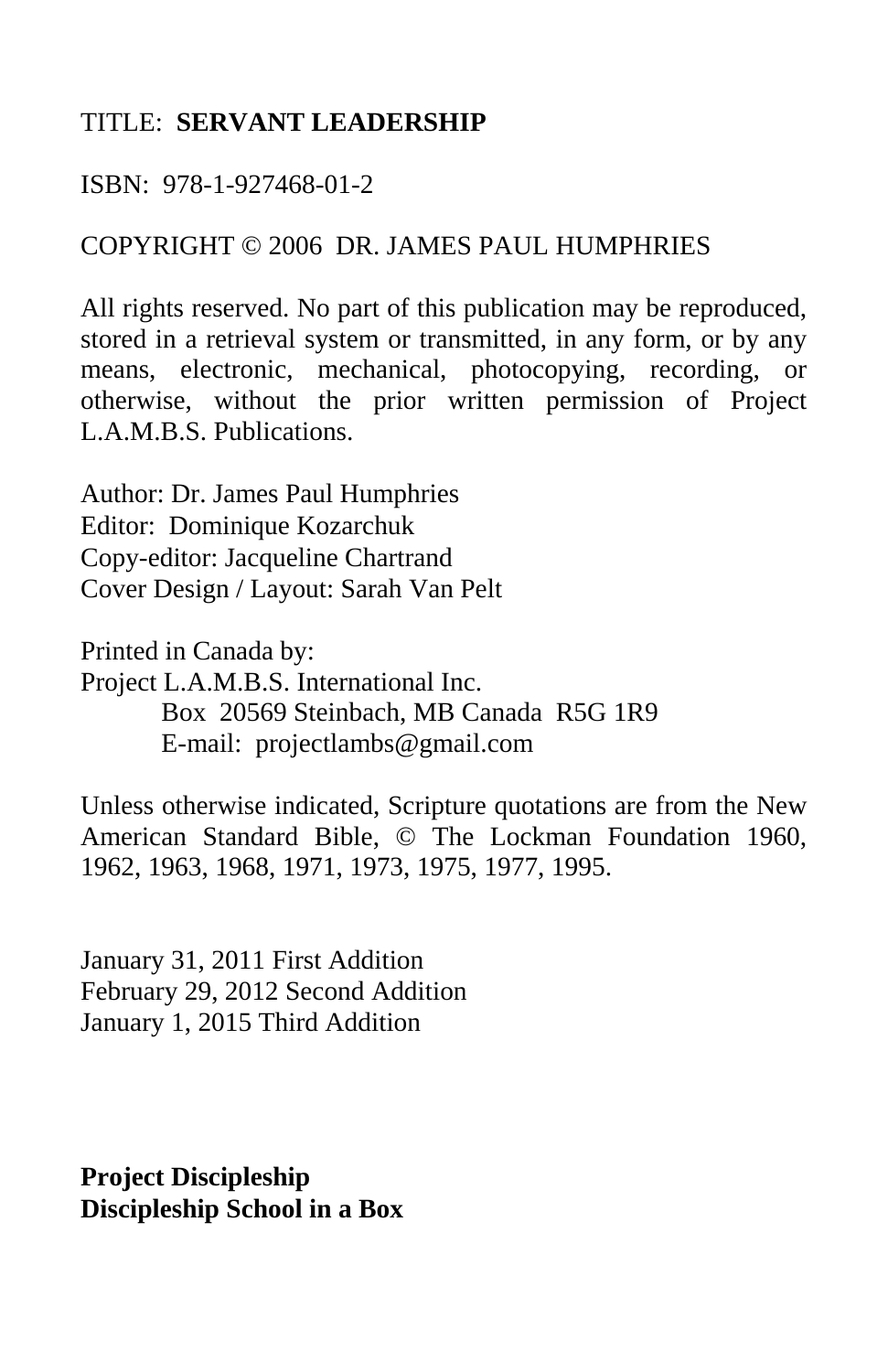## **CONTENTS**

| Preface                          |                            |                              | 3  |
|----------------------------------|----------------------------|------------------------------|----|
| Introduction                     |                            |                              | 4  |
| Leaders                          |                            |                              |    |
| I                                |                            | Call                         | 10 |
| $\Pi$                            |                            | Character                    | 15 |
|                                  | III                        | Relationship                 | 20 |
| IV                               |                            | Ministry of Equipping        | 27 |
| V                                |                            | Fruit                        | 34 |
| VI                               |                            | Gifts                        | 46 |
|                                  | VII                        | Example                      | 52 |
|                                  | VIII                       | Stewardship                  | 59 |
|                                  | IX                         | Seed                         | 67 |
| $X_{-}$                          |                            | Harvest                      | 73 |
|                                  | $\boldsymbol{\mathrm{XI}}$ | <b>Commission and Charge</b> | 82 |
| Conclusion:                      |                            |                              | 92 |
| Memorization                     |                            |                              | 94 |
| Prayer                           |                            |                              | 94 |
| Discipleship Reflections         |                            |                              | 95 |
| Discipleship / Leadership Books  |                            |                              | 98 |
| Project L.A.M.B.S. International |                            |                              | 99 |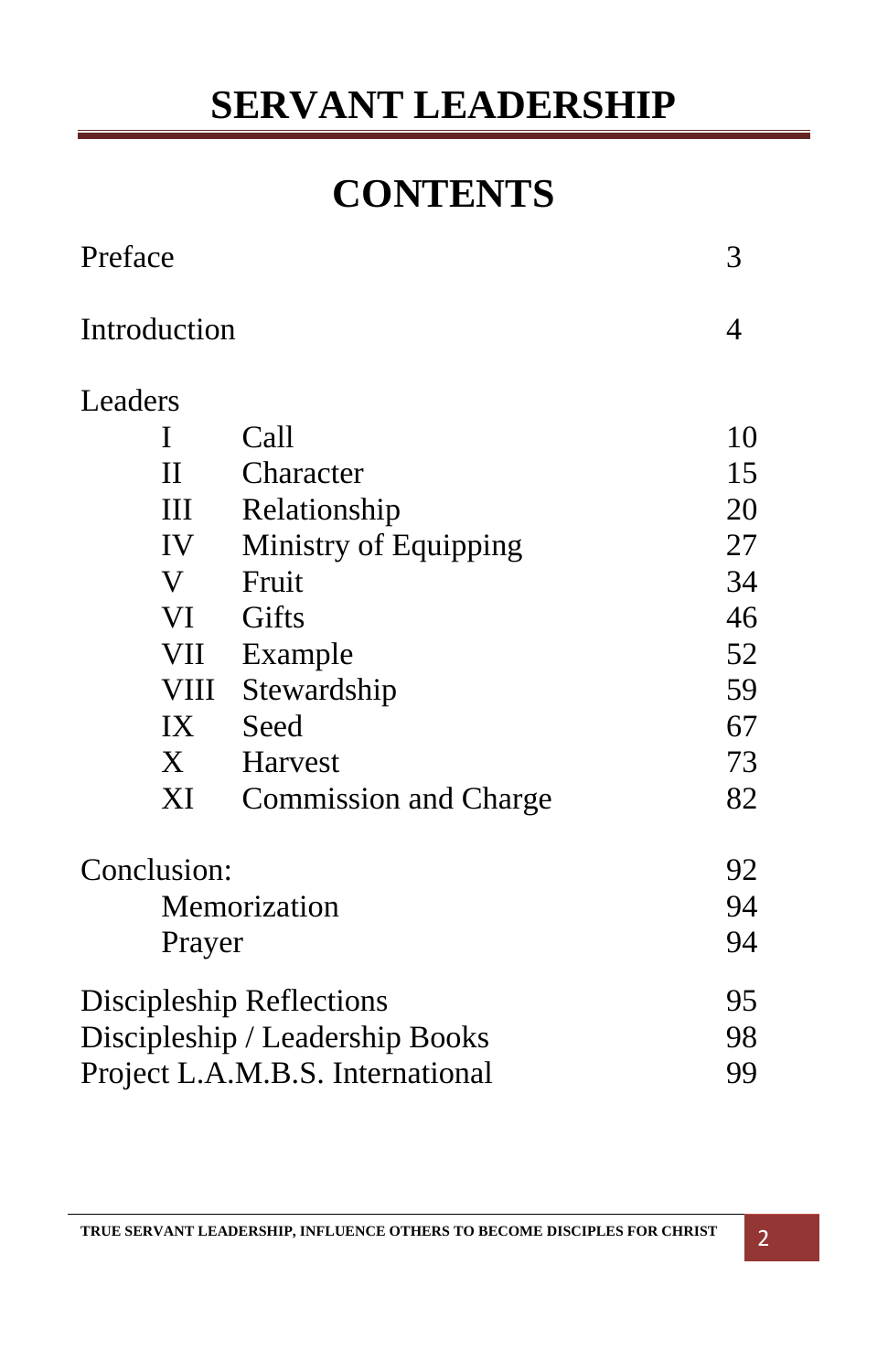### **PREFACE**

 Welcome to the Project Discipleship series of materials. These courses were designed to give basic information concerning various topics about our Christian faith in Christ Jesus. People are called by Christ to become His disciple, but for one to become mature in Christ Jesus we need to study the Word of God (2 Timothy 2:15) so that we can bear lasting fruit for His glory. We need to determine in our hearts to take time in the Word of God so that the Word of God can get into us.

 The purpose of these materials is to stimulate thought and to foster a clearer understanding of how to be a true disciple and servant for our Lord Jesus Christ. These courses can be used as a discussion tool for personal study, family devotion, youth meetings or in cell groups or for the running a discipleship training school. Our hope is that this information will stir the students and encourage them to go deeper into personal research and study with the Word of God.

 Our desire is that these courses will be a blessing to the student, as a tool and as a resource that could be shared with others fellow disciples of Jesus Christ.

 Please feel free to mail or e-mail us concerning other subject or to just write to us with any feedback concerning the content of these studies. We pray that Christ will draw you into an ever deeper personal relationship with Himself as you study.

Your servants in Christ, Rev. Dr. James and Hkaw Win Humphries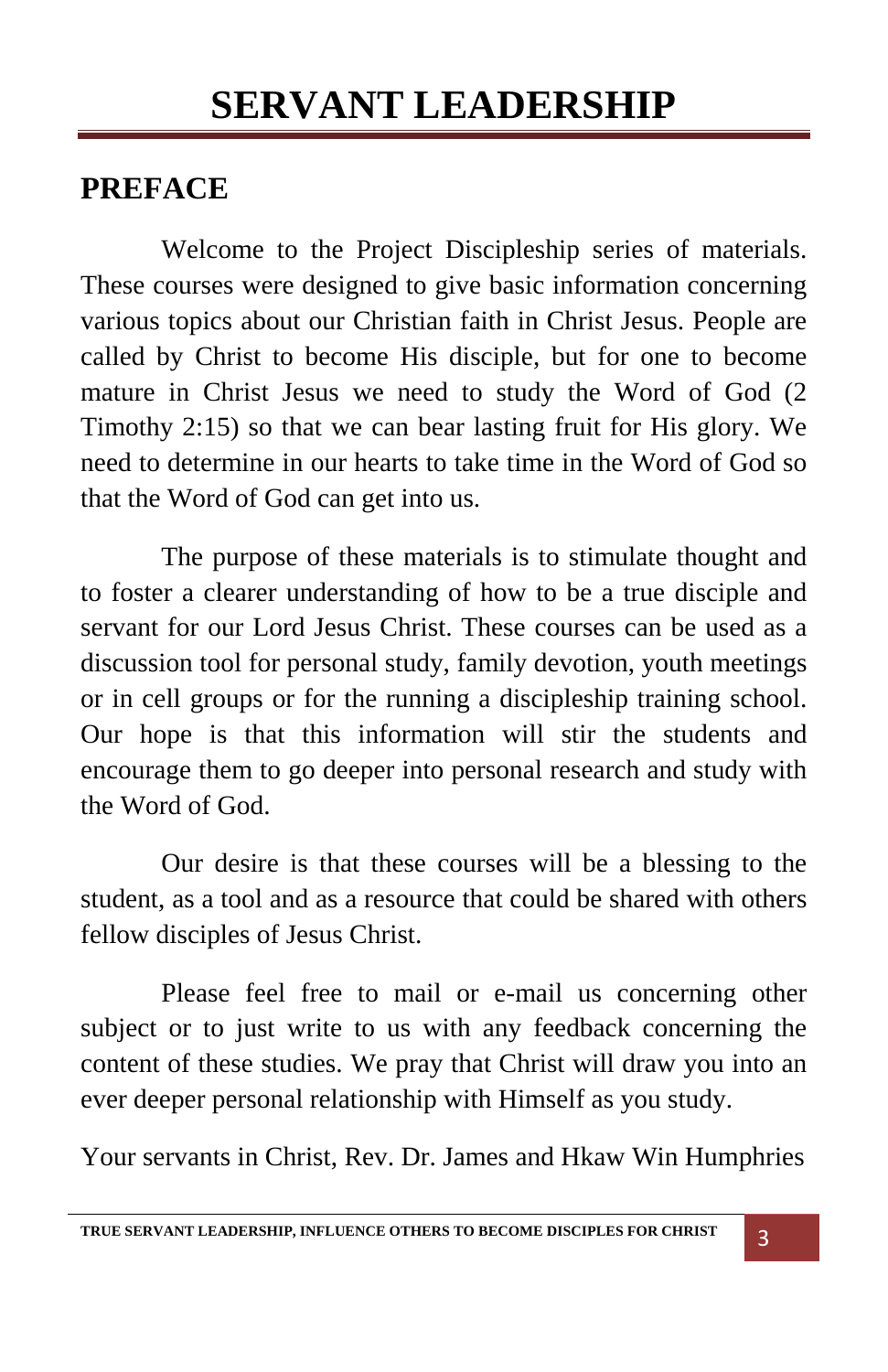"*Not that we are adequate in ourselves to consider anything as coming from ourselves, but our adequacy is from God, who also made us adequate as servants of a new covenant, not of the letter but of the Spirit; for the letter kills, but the Spirit gives life"*. II Corinthians 3:5-6

#### **INTRODUCTION**

Servant leadership can be a very broad topic and much has been written on this subject. My focus is on some key principles from the Bible that might help people in their understanding of leadership.

We must make clear that we are servants of Christ Jesus, called by Him out of this world of sin and darkness, to become ambassadors of reconciliation to a lost world. Christ is our head and we belong to a body which is His church. The true body is one that is built and established on the full Gospel of Jesus Christ. He is the only way, truth and life that we follow (John 14:6).

 In one form or another we are all leaders. We influence people around us each day by what we say and do. Christ has given us talents and gifts that can be used to either build up or destroy people. He has empowered us to lead as servants. He said that He did not come to be served but to serve.

 There is a great need for **servant leaders** today, people who are trained and equipped to serve with their lives no matter the price or cost. The age of grace is coming to an end and the fields are ripe. We are told the labours are few and that we need to be praying to the "Lord of the harvest" to send out more labourers (Matthew 9:37-38). We need people to step out in faith and believe that God can use them. We should be encouraging all disciples to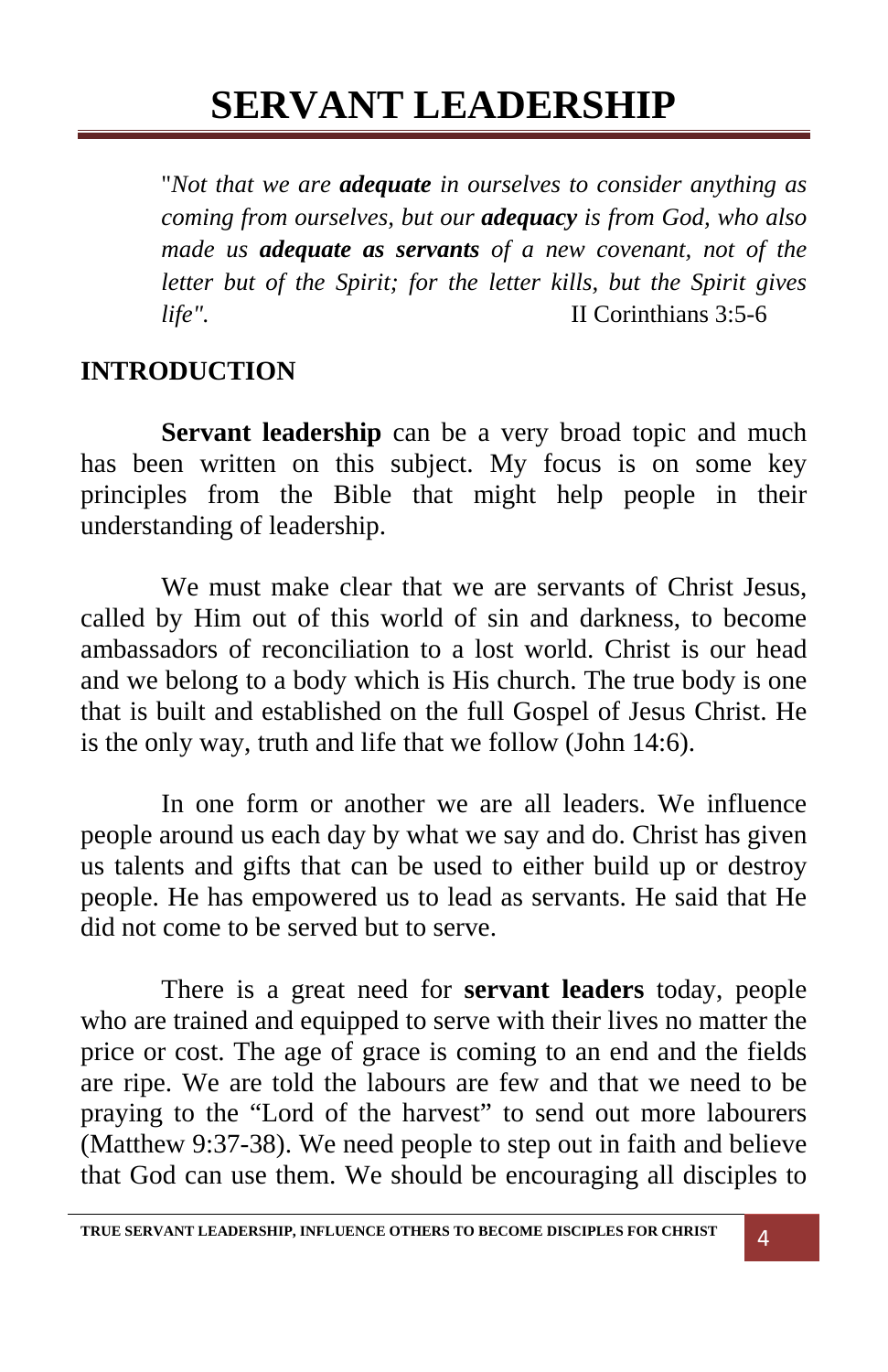be equipped and trained to go out to serve our Lord.

**Servant leadership** is a learned skill and often it evolves from on-the-job training. We learn from our mistakes and make changes to things as we go along. The Bible is one of the best leadership manuals that we can have because we can glean firsthand from people's testimonies and teaching. Their accounts have been kept for us in order to pass on the wisdom they also learned.

 It is the purpose of this study to better equip the reader to become a more effective **servant leader** for Jesus Christ. He has sent the Holy Spirit to be our teacher and we are told that when we lack wisdom we can call upon His name (James 1:5). It is important not to be overcome by fear, but to stand in the power of Christ and to step out in faith. Continue to run for Jesus with all your heart.

 If you are a disciple of Christ, you are automatically a **servant leader**. A leader is one who influences another. A disciple is to have a lifestyle that influences others to know more about Christ. The **servant leader** is one who has died to self and has surrendered his will to the will of Christ. We no longer live, but it is Christ living in us. We become a new creation with old things having passed away. We must remember that as we follow Christ; others will follow as we lead by example.

#### **DEFINITIONS AND SYNONYMS**

*Servant:* a person bound to do the bidding of a master or superior; one that must work for another and obey him. *Synonyms:* helper, worker, steward, slave, supporter, follower.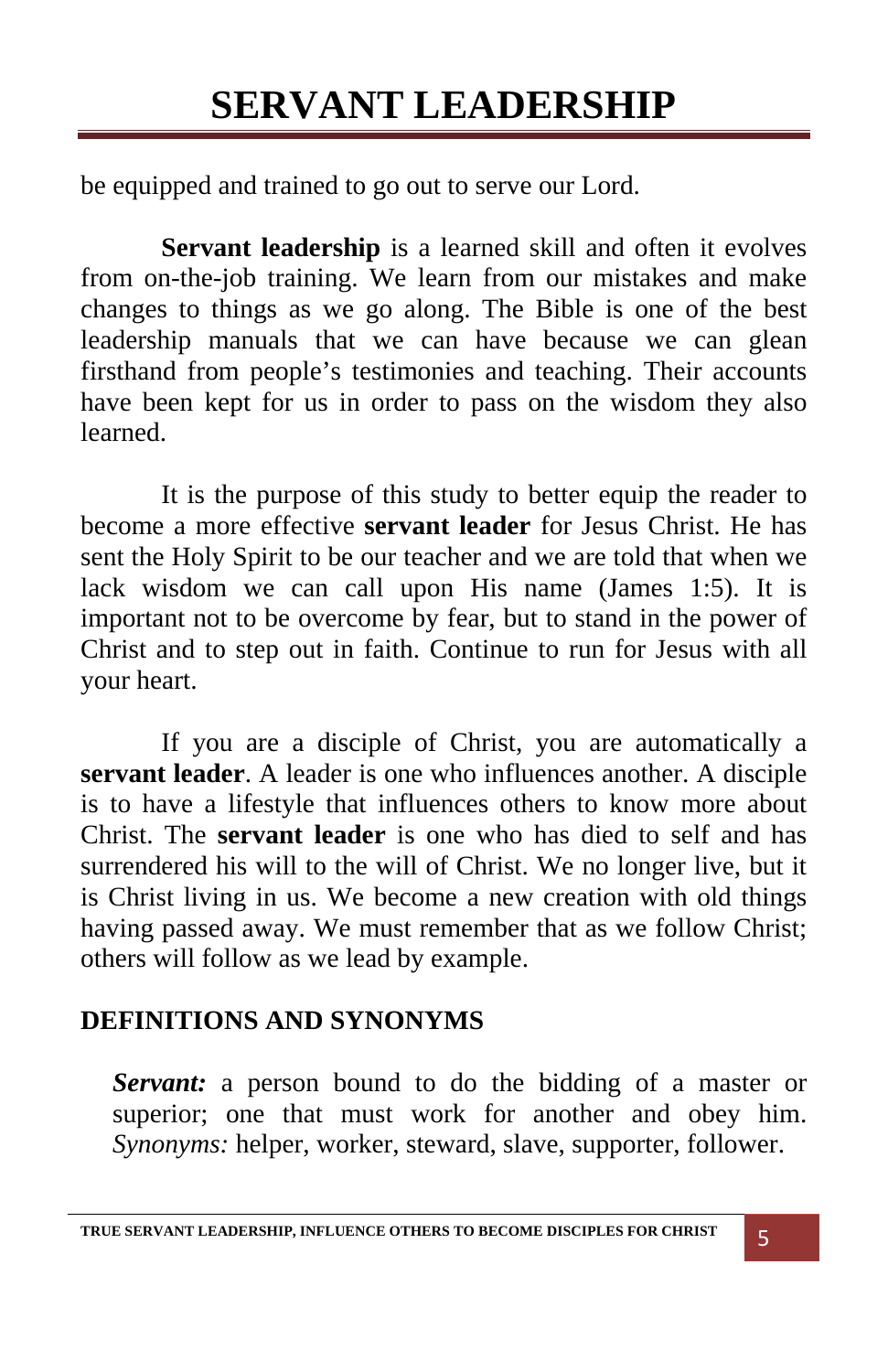*Leader:* the person who leads or commands a group, organization, or country; a person followed by others. *Synonyms:* chief, head, principal, pioneer, front runner, innovator, trailblazer, pathfinder, ground-breaker, leading light, guiding light, torch-bearer, originator, initiator, developer, discoverer, founder, architect, influencer.

#### **SCRIPTURE:**

**Colossians 3:12-24 (New Living Translation)** *"Since God chose you to be the holy people he loves, you must clothe yourselves with tender-hearted mercy, kindness, humility, gentleness, and patience. Make allowances for each other's faults, and forgive anyone who offends you. Remember, the Lord forgave you, so you must forgive others. Above all, clothe yourselves with love, which binds us all together in perfect harmony. And let the peace that comes from Christ rule in your hearts. For as members of one body you are called to live in peace. And always be thankful. Let the message about Christ, in all its richness, fill your lives. Teach and counsel each other with all the wisdom he gives. Sing psalms and hymns and spiritual songs to God with thankful hearts. And whatever you do or say, do it as a representative of the Lord Jesus, giving thanks through him to God the Father. Wives, submit to your husbands, as is fitting for those who belong to the Lord. Husbands, love your wives and never treat them harshly. Children, always obey your parents, for this pleases the Lord. Fathers, do not aggravate your children, or they will become discouraged. Slaves, obey your earthly masters in everything you do. Try to please them all the time, not just when they are watching you. Serve them sincerely because of your reverent fear of the Lord. Work willingly at whatever you do, as though you were working for the Lord rather than for people. Remember that the Lord will*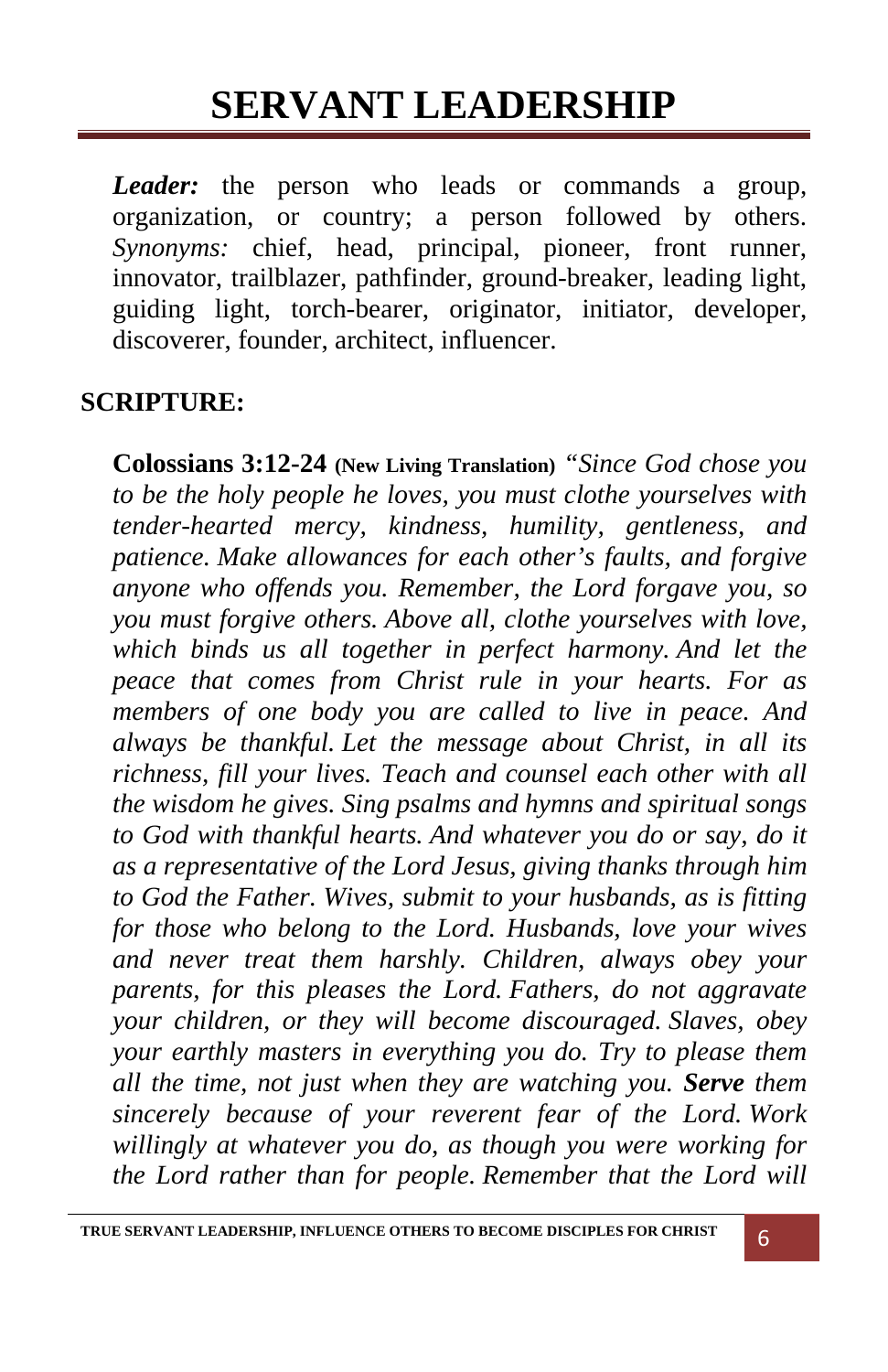*give you an inheritance as your reward, and that the Master you are serving is Christ.* 

 The book of Colossians was written by Paul to the church in Colossae. Paul was most likely writing from Rome where he was under house arrest around 60 AD. It also came as a response to what a fellow labourer Epaphrus shared with Paul. Epaphrus was converted in the city of Ephesus and went to Colossae to bring the Gospel to the Colossians. Out of that came a church, he was instrumental in starting (Col 1:7-8 and Acts 19:10). The churches in this area were comprised mainly of Gentile people and the theme of the book of Colossians could be called, "the complete adequacy of Christ." Paul wanted to teach these believers some principles that dealt with things like, prayer, supremacy of Christ, the importance of the church, freedom that we have in Christ, the importance of holy living and how we should lead and teach each other. Colossians chapter three set a good foundation stone on what it means to be a **servant leader**.

**Servant leadership** is always a challenge and the more we advance in leadership the greater the responsibilities and challenges we will face. Leadership can be a very lonely place – there will always be struggles with people who are discontent with what we do.

Our goal as a **servant leader** is to produce lasting fruit. We need to see more labourers and leaders produced for the Kingdom of God and for the work that Christ has entrusted to us. The harvest is ripe we are told the labours are very, very few (Matthew 9:37- 38). Paul wants the church to rest our foundation on Christ and His teaching.

**Servant leaders** are not born, they are made. We need to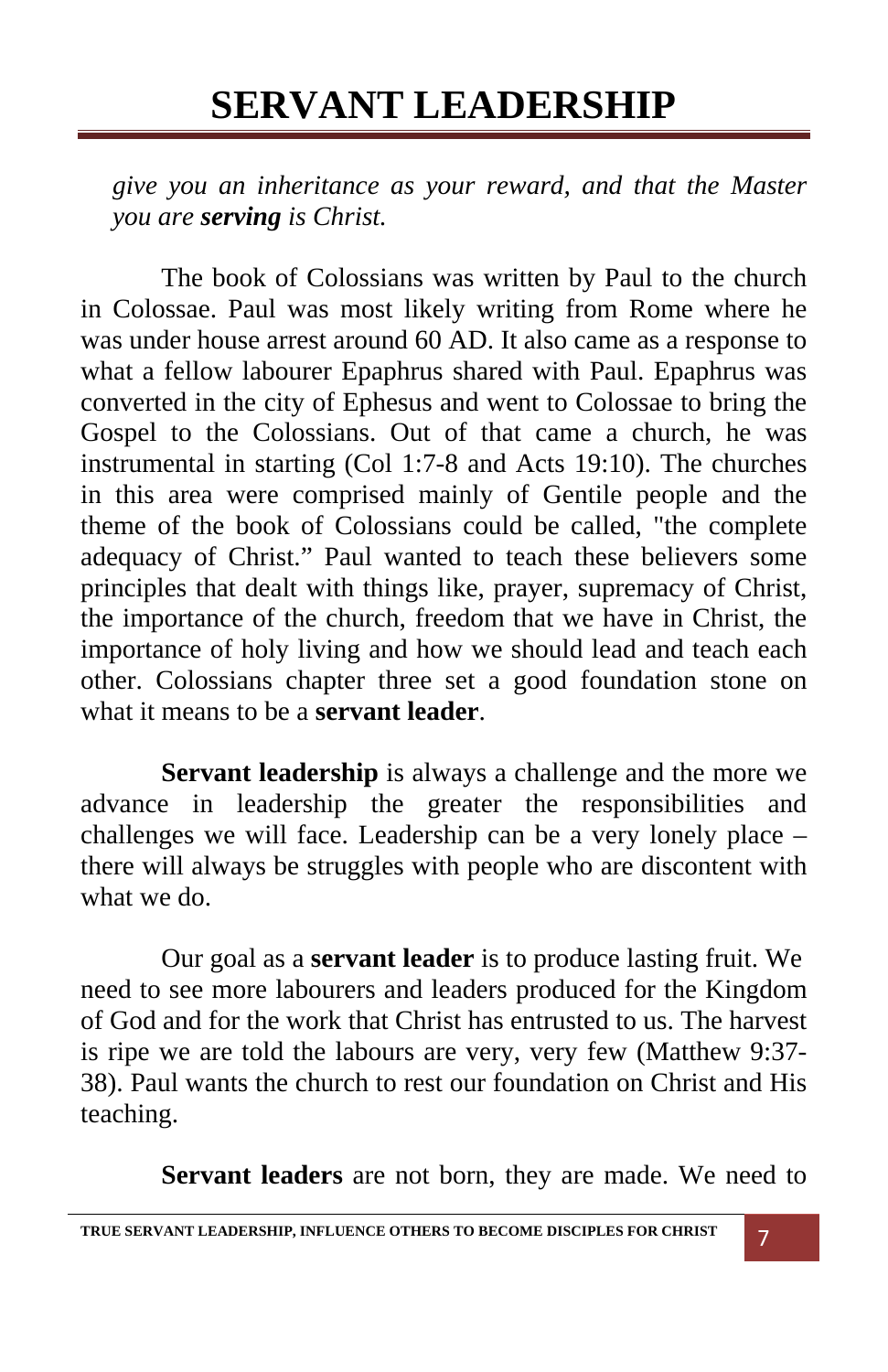understand that most leaders in the Bible were trained and equipped and worked together with each other under the headship of Christ.

#### **BIBLICAL EXAMPLES**

 God uses different kinds of people to bring leadership to His people. Christ uses our strengths and weaknesses to lead others. When we work within a team, our effort and effectiveness are enhanced. Christ desires to use us as we are and move us through an equipping and training processes that will mature us into being good leaders. Some examples that we can see are in the people listed below:

| Peter:           | John $21:15-21$<br>Fisherman<br>Leader in the church in Jerusalem<br>Wrote the Books of 1 and 2 Peter |
|------------------|-------------------------------------------------------------------------------------------------------|
| <b>Matthew:</b>  | Matthew $9:9-13$<br>Tax collector<br>Wrote the Book of Matthew                                        |
| Luke:            | Luke 1:1-4 & Acts 1:1-2<br>Doctor (He also was a Gentile)<br>Wrote the Books of Luke and Acts         |
| <b>Philip:</b>   | Acts $8:4-8$<br>Deacon<br>Evangelist of the Gospel of Christ<br>Minister to an Ethiopian eunuch       |
| <b>Barnabas:</b> | Acts 4:36-37 and Acts 11:22-26                                                                        |